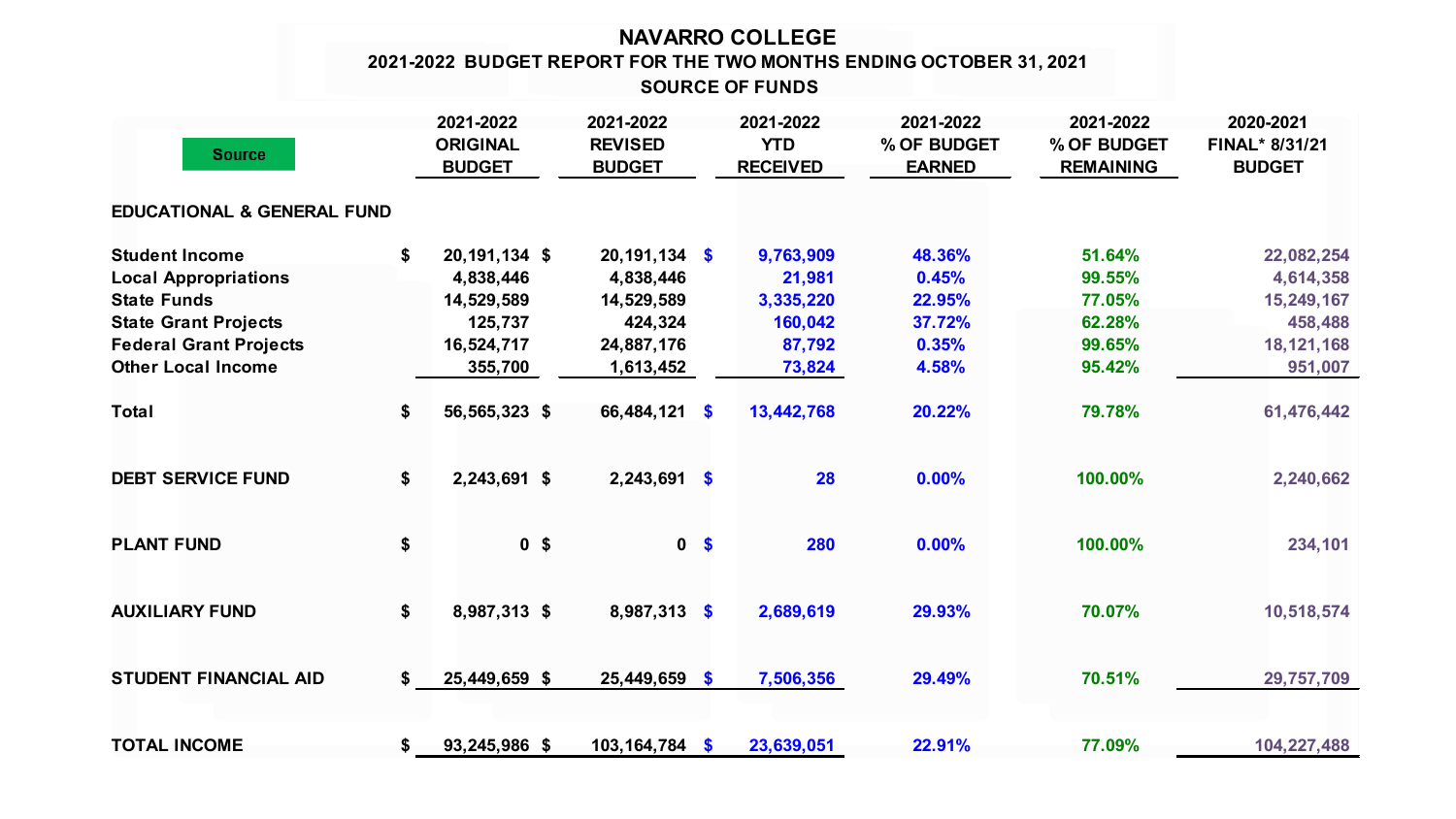## **NAVARRO COLLEGE 2020-2021 BUDGET REPORT FOR THE TWO MONTH ENDING OCTOBER 31, 2020 SOURCE OF FUNDS**

| <b>Source</b>                         |    | 2020-2021<br><b>ORIGINAL</b><br><b>BUDGET</b> | 2020-2021<br><b>REVISED</b><br><b>BUDGET</b> |           | 2020-2021<br><b>YTD</b><br><b>RECEIVED</b> | 2020-2021<br>% OF BUDGET<br><b>EARNED</b> | 2020-2021<br>% OF BUDGET<br><b>REMAINING</b> |  |
|---------------------------------------|----|-----------------------------------------------|----------------------------------------------|-----------|--------------------------------------------|-------------------------------------------|----------------------------------------------|--|
| <b>EDUCATIONAL &amp; GENERAL FUND</b> |    |                                               |                                              |           |                                            |                                           |                                              |  |
| <b>Student Income</b>                 | \$ | 22,484,163 \$                                 | 22,082,254                                   | <b>S</b>  | 11,268,693                                 | 51.03%                                    | 48.97%                                       |  |
| <b>Local Appropriations</b>           |    | 4,614,358                                     | 4,614,358                                    |           | 17,047                                     | 0.37%                                     | 99.63%                                       |  |
| <b>State Funds</b>                    |    | 15,249,167                                    | 15,249,167                                   |           | 3,493,677                                  | 22.91%                                    | 77.09%                                       |  |
| <b>State Grant Projects</b>           |    | 111,254                                       | 287,164                                      |           | 31,921                                     | 11.12%                                    | 88.88%                                       |  |
| <b>Federal Grant Projects</b>         |    | 1,805,476                                     | 5,381,626                                    |           | 265,566                                    | 4.93%                                     | 95.07%                                       |  |
| <b>Other Local Income</b>             |    | 538,992                                       | 737,360                                      |           | 280,670                                    | 38.06%                                    | 61.94%                                       |  |
| <b>Total</b>                          | \$ | 44,803,410 \$                                 | 48,351,929                                   | <b>S</b>  | 15,357,574                                 | 31.76%                                    | 68.24%                                       |  |
| <b>DEBT SERVICE FUND</b>              | \$ | 2,240,662 \$                                  | $2,240,662$ \$                               |           | 60                                         | 0.00%                                     | 100.00%                                      |  |
| <b>PLANT FUND</b>                     | \$ | 0 <sup>5</sup>                                | $234,101$ \$                                 |           | 275                                        | 0.00%                                     | 100.00%                                      |  |
| <b>AUXILIARY FUND</b>                 | \$ | 10,553,934 \$                                 | 10,211,799                                   | $\bullet$ | 2,538,616                                  | 24.86%                                    | 75.14%                                       |  |
| <b>STUDENT FINANCIAL AID</b>          | \$ | 29,669,709 \$                                 | 29,669,709                                   | <b>S</b>  | 10,200,443                                 | 34.38%                                    | 65.62%                                       |  |
| <b>TOTAL INCOME</b>                   | \$ | 87,267,715 \$                                 | 90,708,200                                   | <b>S</b>  | 28,096,968                                 | 30.98%                                    | 69.02%                                       |  |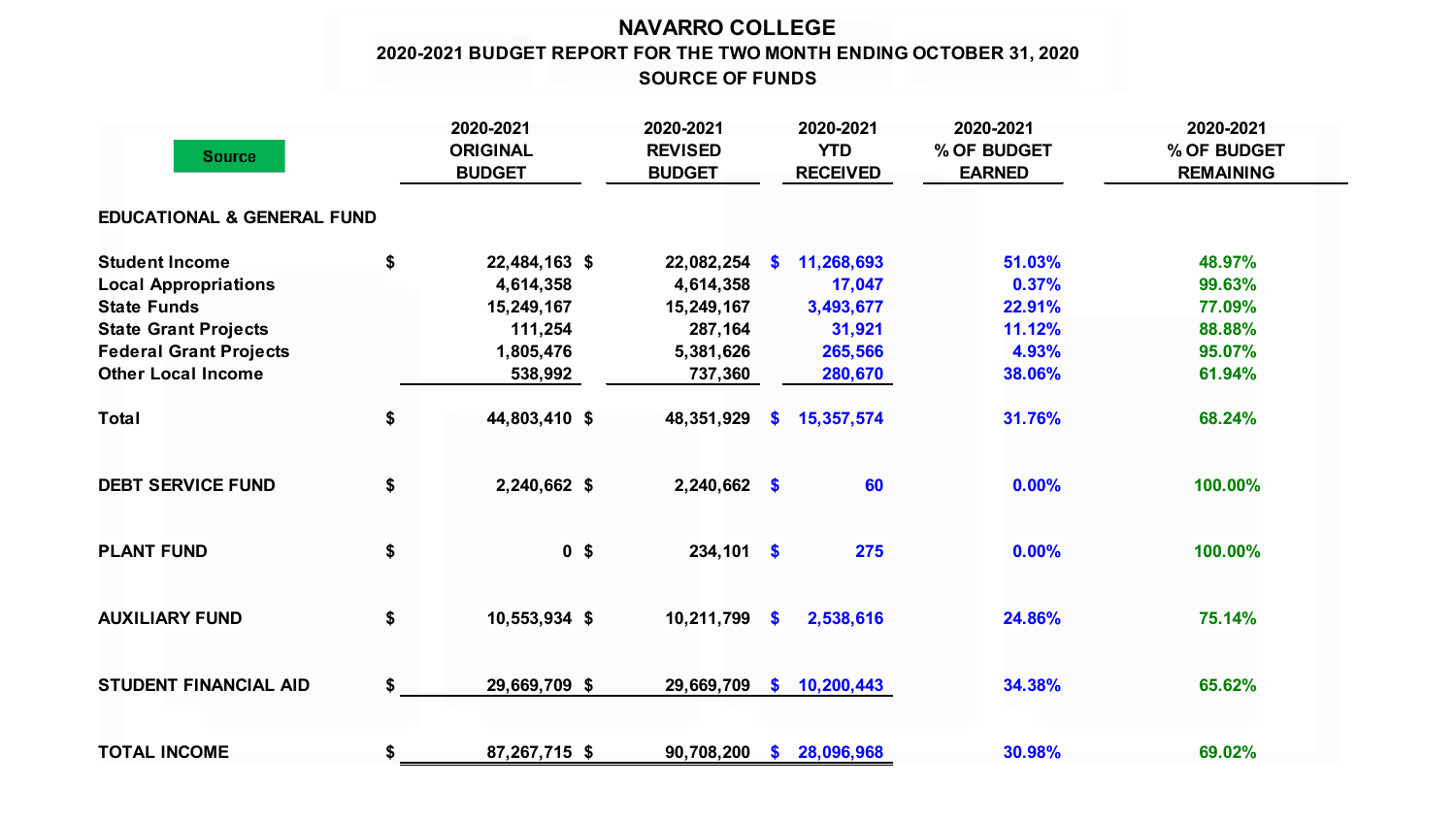## **NAVARRO COLLEGE 2021-2022 BUDGET REPORT FOR THE TWO MONTHS ENDING OCTOBER 31, 2021 DISBURSEMENT OF FUNDS**

|                                           |    | 2021-2022       | 2021-2022      | 2021-2022       |               |                  | 2021-2022       | 2021-2022                       | 2020-2021                        |  |  |  |
|-------------------------------------------|----|-----------------|----------------|-----------------|---------------|------------------|-----------------|---------------------------------|----------------------------------|--|--|--|
| <b>Disbursement</b>                       |    | <b>ORIGINAL</b> | <b>REVISED</b> | <b>YTD</b>      |               | 2021-2022        | % OF BUDGET     | % OF BUDGET<br><b>REMAINING</b> | FINAL * 8/31/21<br><b>BUDGET</b> |  |  |  |
|                                           |    | <b>BUDGET</b>   | <b>BUDGET</b>  | <b>EXPENSED</b> |               | <b>OBLIGATED</b> | <b>EXPENDED</b> |                                 |                                  |  |  |  |
| <b>EDUCATIONAL &amp; GENERAL FUND</b>     |    |                 |                |                 |               |                  |                 |                                 |                                  |  |  |  |
| <b>General Administration</b>             | \$ | 2,077,862 \$    | 2,077,862 \$   | 337,882         | \$            | 1,410,286        | 84.13%          | 15.87%                          | 2,304,218                        |  |  |  |
| <b>Student Services</b>                   |    | 3,429,389       | 3,459,146      | 501,571         |               | 2,352,498        | 82.51%          | 17.49%                          | 3,661,215                        |  |  |  |
| <b>General Institutional</b>              |    | 4,923,786       | 5,058,986      | 1,171,620       |               | 2,591,120        | 74.38%          | 25.62%                          | 4,484,560                        |  |  |  |
| <b>Instructional Administration</b>       |    | 1,316,187       | 1,335,732      | 206,260         |               | 954,931          | 86.93%          | 13.07%                          | 1,437,501                        |  |  |  |
| <b>Staff Benefits</b>                     |    | 6,617,139       | 6,617,139      | 1,066,716       |               | 1,778,737        | 43.00%          | 57.00%                          | 7,168,132                        |  |  |  |
| <b>Resident Instruction:</b>              |    |                 |                |                 |               |                  |                 |                                 |                                  |  |  |  |
| Academic                                  |    | 6,231,468       | 6,239,377      | 975,722         |               | 3,537,028        | 72.33%          | 27.67%                          | 6,723,315                        |  |  |  |
| Career                                    |    | 5,819,405       | 5,853,705      | 865,716         |               | 4,004,149        | 83.19%          | 16.81%                          | 6,293,966                        |  |  |  |
| <b>Planetarium</b>                        |    | 83,424          | 83,424         | 7,409           |               | 32,751           | 48.14%          | 51.86%                          | 77,842                           |  |  |  |
| Museum                                    |    | 164,865         | 164,865        | 20,807          |               | 131,495          | 92.38%          | 7.62%                           | 156,368                          |  |  |  |
| <b>Events</b>                             |    | 90,116          | 90,116         | 13,275          |               | 63,040           | 84.69%          | 15.31%                          | 60,898                           |  |  |  |
| Library                                   |    | 442,065         | 442,065        | 98,078          |               | 214,867          | 70.79%          | 29.21%                          | 469,220                          |  |  |  |
| <b>Community Services</b>                 |    | 1,000           | 1,000          | 0               |               | $\mathbf{0}$     | 0.00%           | 100.00%                         | 2,000                            |  |  |  |
| <b>Plant Maintenance &amp; Operations</b> |    | 4,132,877       | 4,132,877      | 648,237         |               | 932,923          | 38.26%          | 61.74%                          | 4,094,323                        |  |  |  |
| <b>Appropriations</b>                     |    | 4,724,551       | 5,497,840      | $\mathbf{0}$    |               | $\mathbf{0}$     | 0.00%           | 100.00%                         | 5,811,242                        |  |  |  |
| <b>State Grant Projects</b>               |    | 125,737         | 424,324        | 15,289          |               | 89,566           | 24.71%          | 75.29%                          | 458,488                          |  |  |  |
| <b>Federal Grant Projects</b>             |    | 16,351,426      | 24,721,885     | 5,958,590       |               | 1,357,662        | 29.59%          | 70.41%                          | 17,959,537                       |  |  |  |
| <b>Local Grant Projects</b>               |    | 34,026          | 283,778        | 2,292           |               | 101              | 0.84%           | 99.16%                          | 313,617                          |  |  |  |
| <b>Total</b>                              | \$ | 56,565,323 \$   | 66,484,121 \$  | 11,889,464      | \$            | 19,451,154       | 47.14%          | 52.86%                          | 61,476,442                       |  |  |  |
| <b>DEBT SERVICE FUND</b>                  | \$ | 2,243,691 \$    | 2,243,691 \$   | (172, 536)      | $\frac{2}{3}$ | $\mathbf 0$      | $-7.69%$        | 107.69%                         | 2,240,662                        |  |  |  |
| <b>PLANT FUND</b>                         | \$ | 0 <sup>5</sup>  | 0 <sup>5</sup> | $\mathbf 0$     | \$            | $\mathbf 0$      | $0.00\%$        | 100.00%                         | 234,101                          |  |  |  |
| <b>AUXILIARY FUND</b>                     | \$ | 8,987,313 \$    | 8,987,313 \$   | 1,751,152       | \$            | 3,029,847        | 53.20%          | 46.80%                          | 10,518,574                       |  |  |  |
| <b>STUDENT FINANCIAL AID</b>              | \$ | 25,449,659 \$   | 25,449,659 \$  | 2,317,561       | \$            | $\mathbf 0$      | 9.11%           | 90.89%                          | 29,757,709                       |  |  |  |
| <b>TOTAL DISBURSEMENTS</b>                | \$ | 93,245,986 \$   | 103,164,784 \$ | 15,785,641      | \$.           | 22,481,001       | 37.09%          | 62.91%                          | 104,227,488                      |  |  |  |